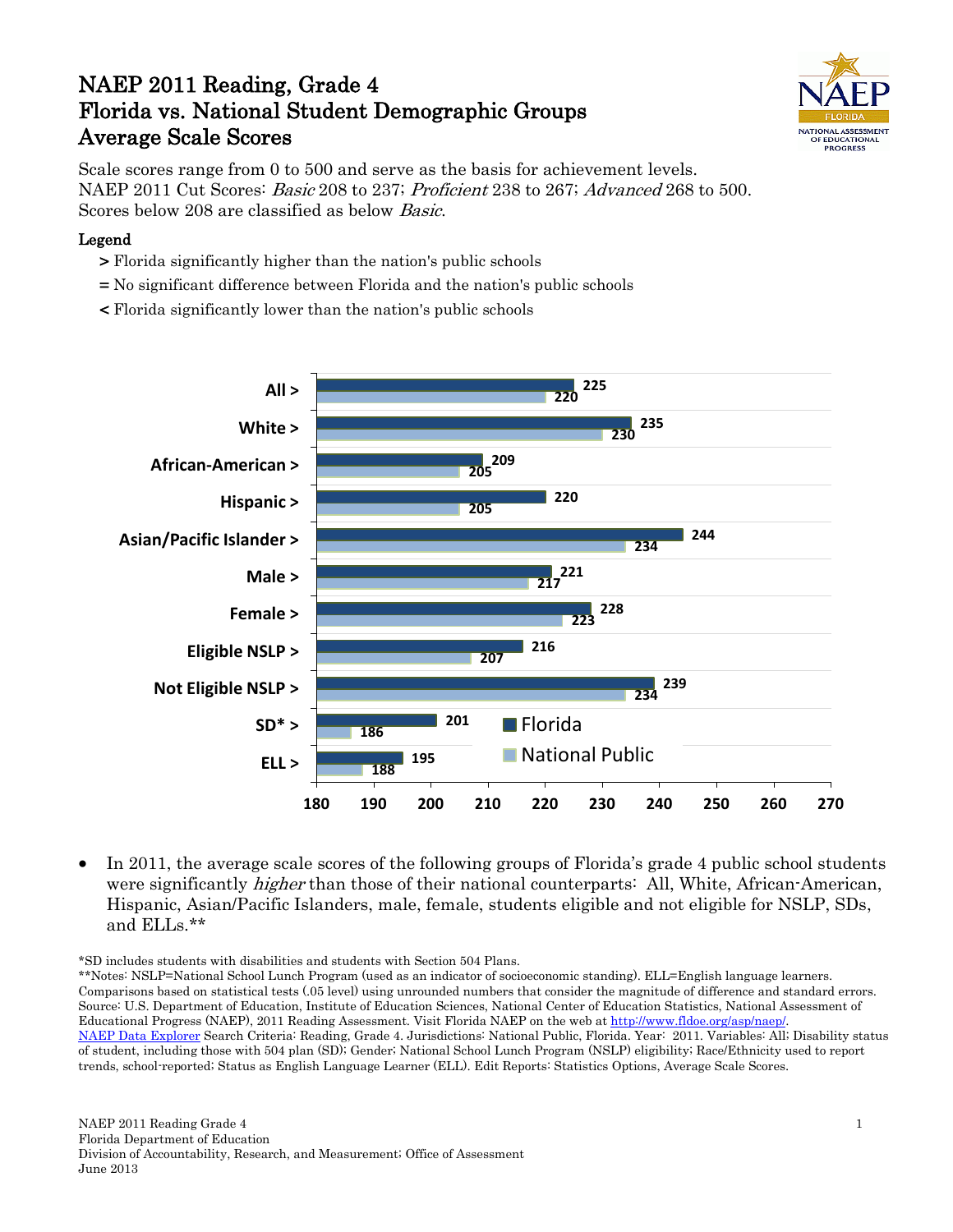## NAEP 2011 Reading, Grade 4 Florida vs. National Student Demographic Groups At or Above Basic Achievement Level



Scale scores range from 0 to 500 and serve as the basis for achievement levels. NAEP 2011 Cut Scores: Basic 208 to 237; Proficient 238 to 267; Advanced 268 to 500. Scores below 208 are classified as below Basic.

#### Legend

- > Florida significantly higher than the nation's public schools
- = No significant difference between Florida and the nation's public schools
- < Florida significantly lower than the nation's public schools



- In 2011, the percentages of the following groups of Florida's grade 4 public school students scoring at or above Basic on NAEP Reading were significantly higher than those of their national counterparts: All, White, Hispanic, male, female, students eligible and not eligible for NSLP, and  $SDs.**$
- In 2011, the percentages of the following groups of Florida's grade 4 public school students scoring at or above Basic were not significantly different from those of their national counterparts: African-American, Asian/Pacific Islander, and ELLs.

\*SD includes students with disabilities and students with Section 504 Plans.

\*\*Notes: NSLP=National School Lunch Program (used as an indicator of socioeconomic standing). ELL=English language learners. Comparisons based on statistical tests (.05 level) using unrounded numbers that consider the magnitude of difference and standard errors. Source: U.S. Department of Education, Institute of Education Sciences, National Center of Education Statistics, National Assessment of Educational Progress (NAEP), 2011 Reading Assessment. Visit Florida NAEP on the web a[t http://www.fldoe.org/asp/naep/.](http://www.fldoe.org/asp/naep/) [NAEP Data Explorer](http://nces.ed.gov/nationsreportcard/naepdata/) Search Criteria: Reading, Grade 4. Jurisdictions: National Public, Florida. Year: 2011. Variables: All; Disability status of student, including those with 504 plan (SD); Gender; National School Lunch Program (NSLP) eligibility; Race/Ethnicity used to report trends, school-reported; Status as English Language Learner (ELL). Edit Reports: Statistics Options, Achievement Levels, Cumulative.